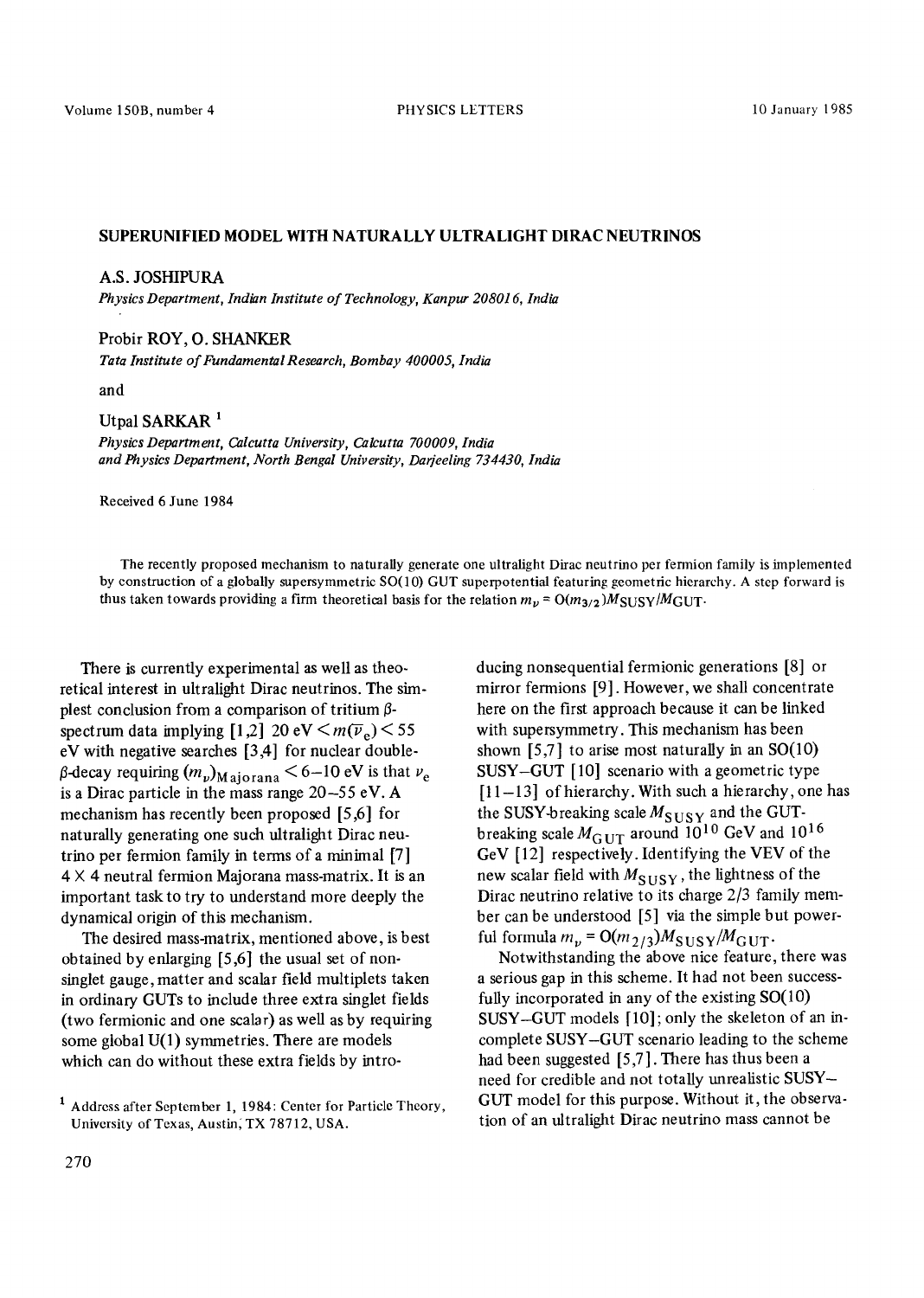claimed to be (even indirect) experimental evidence for supersymmetry. In this note we fulfill this need by constructing precisely such a model or more specifically its superpotential W.

It is useful to enumerate the basic requirements involved in the construction of our  $W$ . First, one needs to implement the inverted or backwards hierarchy mechanism of Witten [14] as modified by Dimopoulos and Raby [11]. This means using an O'Raifearteigh type of piece in W to spontaneously generate  $M_{SUSY}$ at a scale  $\mu \sim 10^{10}$  GeV with certain Higgs VEVs left undetermined at the tree level. Loop effects make the latter (as well as certain masses) slide to an exponentiated large value, thus leading to  $M_{\rm GUT}$ . Second, radiative effects have to induce electroweak symmetry breakdown at the scale  $V_w \equiv M_w/g$  ( $M_w$  being the W-mass and  $g$  the semiweak gauge coupling strength) with the order of magnitude geometric equality  $M_{\rm SUSY}^2 \sim V_{\rm W} M_{\rm GUT}$ . The superpotential W must be chosen so that this is ensured, i.e. that [11, 13] two-loop supergraphs generate through  $ln(M_{\text{SUSY}}/M_{\text{GUT}})$  factors a negative sign for the appropriate Higgs mass squared leading to a minimum of the potential at  $V_W$ . Both these requirements necessitate the introduction of gauge-singlet superfields. Finally, these, together with the usual gauge-nonsinglet superfields, must lead to the desired  $4 \times 4$ Majorana mass-matrix in the neutral fermion sector.

Consider the chiral superfields necessary for constructing W. Let us stick to one fermionic generation. Call the 16-plet of matter superfields  $\psi_{\alpha}$  while the three singlet ones, mentioned earlier, can be designated  $\hat{S}, \hat{S}'$  and  $\hat{\sigma}$ . (Throughout we use a caret to denote a superfield while caretlessness signifies the corresponding scalar component.) The following additional chiral superfields are introduced:  $a^{\pm 1}$  10-plet  $\hat{H}_i$ , a 16-plet  $\hat{\chi}_{\alpha}$  as well as  $\ast^2$  a  $\overline{16}$ -plet  $\hat{\overline{\chi}}'$ <sup> $\alpha$ </sup>, four 54plets  $\hat{V}_{ij}, \hat{Y}_{ij}, \hat{Z}_{ij}, \hat{Z}_{ij}$  and finally seven more singlets  $X_{1-6}$  as well as A. Our superpotential can now be written as the sum of three parts  $W = W_1 + W_2 + W_3$ , where

$$
W_1 = \alpha_1 \hat{X}_1 (\text{Tr } \hat{V}^2 - \hat{\sigma}^2) + \alpha_2 \hat{X}_2 (\hat{\sigma}^2 - \mu^2)
$$
  
+  $\alpha_3 \text{Tr}(\hat{Z} + \hat{Z}') (\hat{V}^2 + \mu' \hat{V}) + \alpha_4 \hat{X}_3 [\text{Tr } \hat{Y} (\hat{Z} - \hat{Z}')$   
+  $\hat{X}_{\alpha} \hat{\overline{X}}'^{\alpha} - \overline{\mu}^2] + (\alpha_5 \hat{X}_1 + \alpha_6 \hat{X}_4)^2 \hat{A}$   
+  $\alpha_7 \hat{X}_5 (\text{Tr } \hat{Y}^2 - \hat{X}_4^2) + \alpha_8 \hat{X}_6 \text{Tr } \hat{Z}'^2$ , (1a)  

$$
W = \lambda_7 \hat{X}_3 (\hat{X} + \lambda_7) \hat{H} \hat{A} \hat{H} + \lambda_7 \hat{H} \hat{X} \hat{H}
$$

$$
W_2 = \lambda_1 \sigma A^2 + \lambda_2 H_i A H_i + \lambda_3 H_i Y_{ij} H_j
$$
  
+  $\lambda_4 \hat{H}_i \hat{X}_4 \hat{H}_i \lambda_5 \hat{A} (\text{Tr } \hat{V}^2 - \mu_1^2),$  (1b)  

$$
W_2 = h_1 \hat{\psi}_2 \hat{\nabla}^{\prime\alpha} \hat{S} + h_2 \hat{S} \hat{S}^{\prime} \hat{\sigma} + h_2 \hat{\psi}_1^T (C^{-1} \Gamma_{\text{tot}}) \hat{\psi}_2 \hat{H}.
$$

Here 
$$
\alpha
$$
's,  $\lambda$ 's and  $h$ 's are coupling strengths,  $\Gamma$ 's are

standard SO(10) matrices and  $C$  is the SO(10)generalized charge-conjugation matrix. Further,  $\mu$ ,  $\mu', \overline{\mu}, \mu_1$ , are input mass parameters of the same order, namely  $M_{\text{SUSY}}$ , so that W contains only one scale.

The various terms of eq. (1) have been orchestrated to satisfy the requirements outlined above.  $W_1$ causes both SUSY breakdown à la O'Raifearteigh and the GUT symmetry-breakdown  $SO(10) \rightarrow SU(3)_C \times$  $SU(2)_1$  X  $U(1)_Y$ . Further, it causes the Witten [14] inverted hierarchy to be generated leading to  $M_{GUT}$  $M_{\text{SUSY}}$ . The first three terms of  $W_1$  constitute an **SO(10)-generalization** of Witten's [ 14] SU(5) superpotential with three important differences. (1) Symmetric 54-plets are chosen instead of the adjoint 45 which is antisymmetric here. (2) The SUSY-breaking scale  $\mu$  is introduced through the second term along with  $\hat{\sigma}$  which plays an important role in  $W_2$  and  $W_3$ , as explained later. (3) There is a  $\mu'$  part in the third term which is needed to solve a special problem in connection with the O'Raifearteigh mechanism which was absent in Witten's SU(5) example but arises in the SO(10) case;  $\mu'$  prevents the occurrence of a SUSY-invariant solution in which  $*^3$  SO(10)  $\rightarrow$  $SO(5) \times SO(5)$  and further it plays a crucial part (see later) in ensuring the global minimality of the  $SU(4)_{PS} \times SU(2)_L \times SU(2)_R$ -symmetric vacuum. At the minimum of the potential,  $\langle X_1 \rangle$ ,  $\langle X_2 \rangle$  and  $\langle Z_{ij} \rangle$ become proportional to one another but remain

This can easily be extended to include two 10-plets for more realistic charged fermion masses.

<sup>&</sup>lt;sup>#2</sup> The VEVs of  $\chi_{\alpha}$  and  $\bar{\chi}'^{\alpha}$ , chosen to be equal and parallel, ensure the absence of any D-term in the scalar potential.

<sup>&</sup>lt;sup> $\pm 3$ </sup> Correspondingly,  $V_{ij} = \mu \text{ diag}(1,1,1,1,1,-1,-1,-1,-1)/$  $\sqrt{10}$  and  $\sigma^2 = \mu^2$ .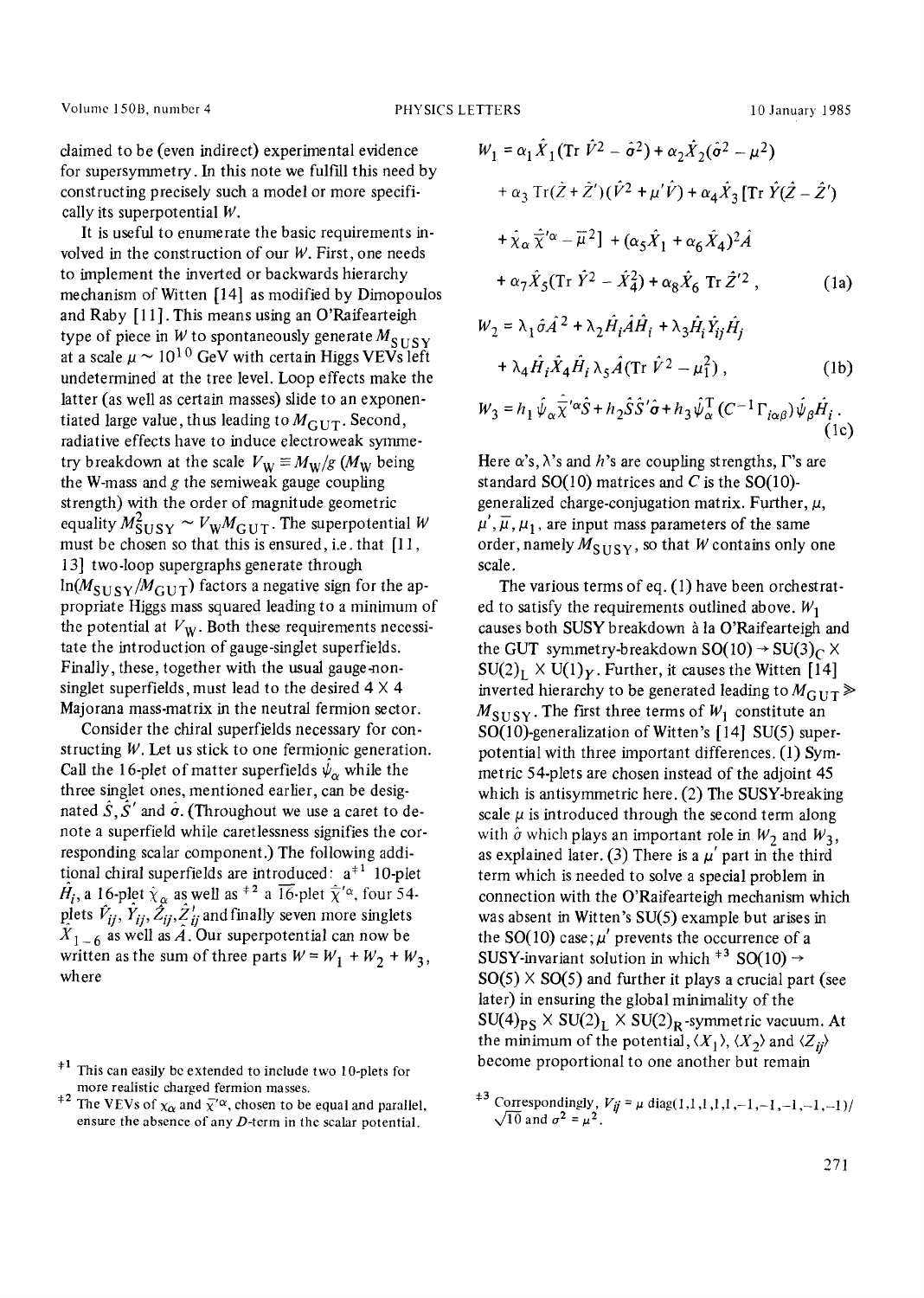otherwise undetermined at the tree level; loop effects make them slide to  $M_{\text{GUT}}$ . The fourth term in  $W_1$  ensures that the VEVs  $\langle \overline{Y}_{ij} \rangle$ ,  $\langle \chi_{\alpha} \rangle$  and  $\langle \overline{\chi}'^{\alpha} \rangle$  also acquire nonzero  $*4$  values undetermined at the tree level; we will see that these also slide to  $M_{\text{CUT}}$  under loop effects. The last two of these three VEVs break  $SU(4)_{PS}$  X  $SU(2)_R$  down to  $SU(3)_C$  X  $U(1)_Y$  so that finally only the standard  $3-2-1$  symmetry is left invariant. The presence of Tr  $\tilde{Y}(\tilde{Z} - \tilde{Z}')$  along with  $\hat{\chi}_{\alpha} \widetilde{\chi}^{\prime \alpha} - \overline{\mu}^2$  makes all nonsinglets (except  $\hat{H}_i$  and  $\hat{\psi}$ ) heavy. Such nonsinglets, if light, may be allowable in the  $SU(5)$  case, but can simply not be accommodated in an SO(10) SUSY-GUT; apart from spoiling [15] asymptotic freedom at the GUT level, they also destroy  $*$ <sup>5</sup> perturbative unification by forcing the evolving coupling strengths to shoot up beyond unity. The choice of identical (equal and opposite) coefficients for  $Z_{ii}$  and  $Z'_{ii}$  in the third (fourth) term has been carefully arranged to make the scalar potential a minimum with respect to  $X_3$ . (Of course, the SUSY nonrenormalization theorem ensures the preservation of this choice to all orders.) Then the Fifth and sixth terms have been put in  $W_1$  to allow  $\langle X_4 \rangle$  and  $\langle Y_{ij} \rangle$  to slide proportionately to  $\langle X_1 \rangle$ . Finally, the last term in  $W_1$  ensures the vanishing of  $\langle Z'_{ji} \rangle$ .

We next focus on  $W_2$ . It is the link between the sector corresponding to  $W_1$  and the low-energy sector described by  $W_3$ . The first term in  $W_2$  has been included to attribute a mass  $\sim \mu$  to A. The next term couples  $H_i$  and A which are from the low-energy and SUSY-breaking sectors respectively. This coupling, as demonstrated below, is essential (along with the  $\lambda_5$  term) to the occurrence of the type of two loop supergraphs radiatively inducing the breakdown of electroweak symmetry. The third and fourth terms in  $W_2$  are needed – with an appropriate tree-level fine tuning between  $\lambda_3$  and  $\lambda_4$  - to enforce the second hierarchy, namely to render superheavy all other components of *H<sub>i</sub>* apart from the Weinberg-Salam weak doublet which is left to be massless at the tree level  $*$ <sup>6</sup>. The fifth term is needed to couple  $\hat{V}$  with  $\overline{A}$  as needed in the supergraph mentioned above.

Lastly,  $W_3$  describes the interactions among matter, Higgs and singlet superfields and is in particular responsible for generating fermion masses including ultralight Dirac neutrinos. The specific choice of  $W_3$ **-** i.e. the absence of other possible cubic terms is forced by the postulated global symmetries [7]  $U_{a,b,c}(1)$  where  $Q_a(\hat{\psi}) = Q_a(\hat{S}) = -Q_a(\hat{S}') = -\frac{1}{2}Q_a(\hat{H})$  $= 1, Q_a$ (rest) = 0,  $\ddot{Q}_b(\hat{S}) = -Q_b(\hat{S}') = Q_b(\vec{\chi}') = 1$ ,  $Q_b$ (rest) = 0 and  $Q_c(S') = -Q_c(\hat{\sigma}) = 1, Q_c$ (rest) = 0. As shown in ref. [7],  $W_3$  is the minimal superpotential necessary to describe fermion masses including the desired  $4 \times 4$  Majorana mass-matrix in the neutral fermion sector. In fact, with  $h_1(\overline{\chi}') = A = O(m_{2/3})$ ,  $h_3(H) = B \sim M_{\text{GUT}}$ ,  $h_2(\sigma) = C \sim M_{\text{SUSY}}$  and using the notation of ref.  $[7]$ , the desired mass-matrix  $[5-7]$ 

|                        | $v_{\rm L}$      | $s_L$ | n <sub>L</sub> | s'L |
|------------------------|------------------|-------|----------------|-----|
| $\nu_L$ C $\sqrt{0}$   |                  | 0     | А              | 0   |
| $s_LC$ 0               |                  | 0     | B              | Ċ   |
| $n_L$ C $\overline{A}$ |                  | B     | 0              | 0   |
| $s'_L$ C               | $\boldsymbol{0}$ | С     |                |     |

emerges. This yields [5,7] an ultralight Dirac neutrino with a mass  $AC/B = O(m_{2/3})M_{SUSY}/M_{GUT}$ .

The superpotential  $(1)$  yields eighteen *F*-terms where  $F_X = (\partial W / \partial X)_{X=X}$ . However, those involving derivatives of W with respect to superfields occurring only in  $W_3$  (i.e.  $F_{\psi}$ ,  $F_s$ ,  $F_s$ ) automatically vanish at the minimum of the potential and need not be considered explicitly. The remaining fifteen split into a set of eleven F-terms which vanish at the global minimum of the potential  $V_{\text{pot}} = \sum_i |F_i|^2$  and another set of four which cannot consistently be chosen to vanish at the said minimum. The two sets are displayed in table 1.

The solution for  $(V_{pot})_{min}$  corresponds to two sets of conditions on the VEVs (N.B. each VEV is chosen to be real and positive). First, we list those corresponding to the part of  $V_{\text{pot}}$  that depends on those  $F$ 's with vanishing VEVs.

$$
0 = \langle H_{i}\rangle = \langle X_{3}\rangle = \langle X_{5}\rangle = \langle X_{6}\rangle = \langle A\rangle = \langle Z'_{ij}\rangle
$$

$$
= \mu_{1}\langle \sigma \rangle - \mu_{2}^{2}, \qquad (2a)
$$

<sup>&</sup>lt;sup>#4</sup> This is guaranteed by a nonzero  $\bar{\mu}$  as shown later in eq. (2c).

<sup>&</sup>lt;sup>#5</sup> This problem has not been noticed in the existing literature [10].

 $*$ <sup>6</sup> It acquires a mass of order V<sub>W</sub> under radiatively induced electroweak symmetry breakdown.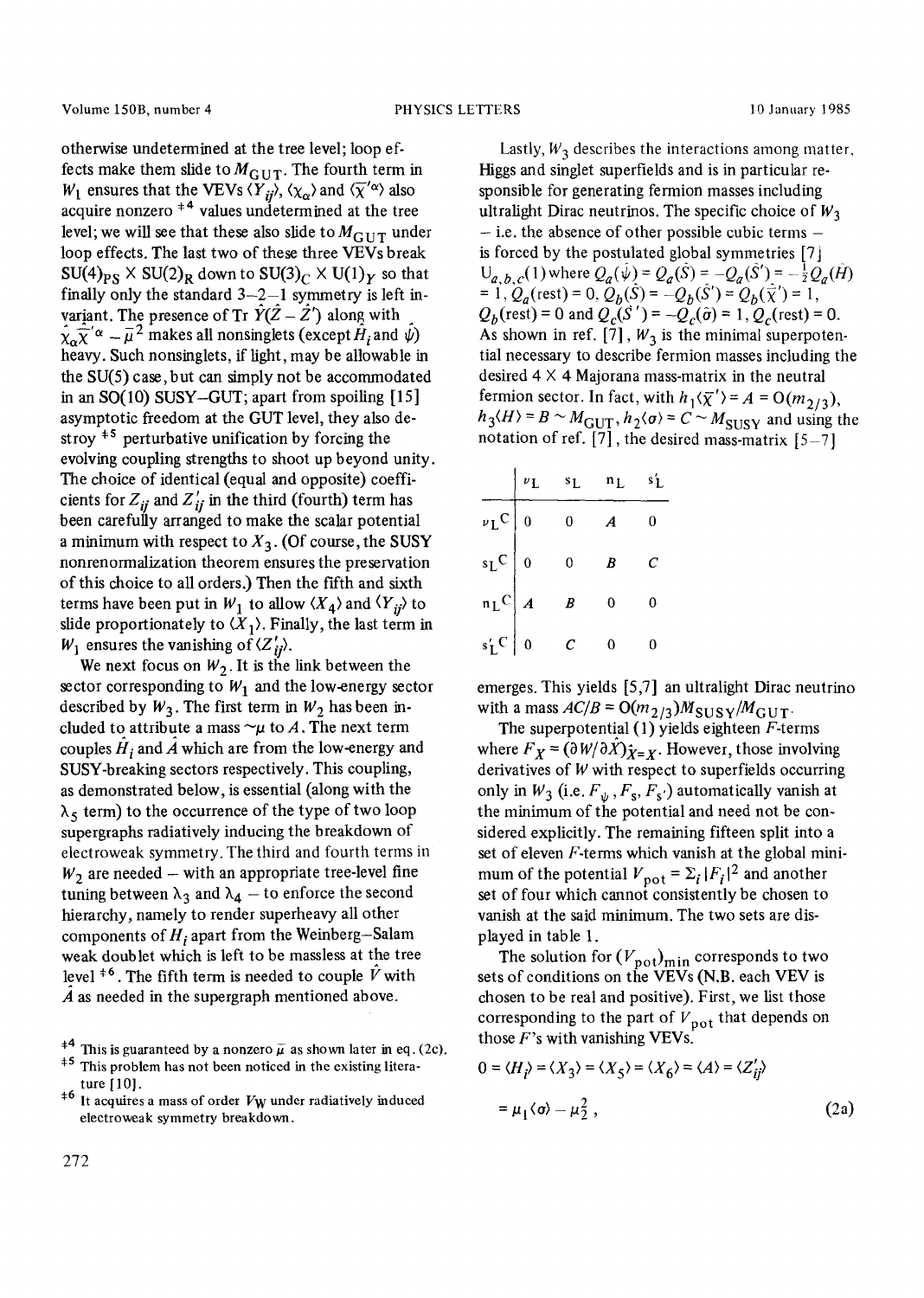| Table 1 |                                |  |
|---------|--------------------------------|--|
|         | Fifteen interesting $F$ terms. |  |

| With vanishing VEVs                                         |                                                                                                                                                                                  | With nonzero VEVs      |                                                                                                              |
|-------------------------------------------------------------|----------------------------------------------------------------------------------------------------------------------------------------------------------------------------------|------------------------|--------------------------------------------------------------------------------------------------------------|
| Designation Expression                                      |                                                                                                                                                                                  | Designation Expression |                                                                                                              |
| $F_{V_{ii}}$                                                | $2\alpha_1 X_1 V_{ij} + \alpha_3 [(Z + Z')V + V(Z + Z')]$<br>$-\frac{1}{5}I$ Tr(Z+Z')V+ $\mu'(Z+Z')$ ] ij                                                                        | $F_{X_1}$              | $\alpha_1$ (Tr $V^2 - \sigma^2$ ) + 2 $\alpha_5$ ( $\alpha_5 X_1$ + $\alpha_6 X_4$ )A                        |
| $F_{\sigma}$<br>$F_{X_3}$                                   | $-2(\alpha_1X_1-\alpha_2X_2)\sigma + \lambda_1(A^2+\mu_1X_4)$<br>$\alpha_4$ [Tr $Y(Z-Z')-\overline{\chi}'^{\alpha}-\overline{\mu}^2$ ]                                           | $F_{X_2}$              | $\alpha_2(\sigma^2-\mu^2)$                                                                                   |
| $F_{Yij}$<br>$F_{X4}$<br>$F_{X_5}$                          | $\alpha_4 X_3 (Z-Z')_{ij} + 2\alpha_7 X_5 Y_{ij} + \lambda_3 H_i H_j$<br>$2\alpha_6(\alpha_5X_1+\alpha_6X_4)A+\lambda_4H_iH_j-2\alpha_7X_5X_4$<br>$\alpha_7$ (Tr $Y^2 - X_4^2$ ) | $F_{Z_{ij}}$           | $\alpha_3(V^2 - \frac{1}{10}I \text{ Tr } V^2 + \mu' V_{ii} + \alpha_4 X_3 Y_{ii})$                          |
| $F_A$<br>$F_{X_6}$                                          | $(\alpha_5 X_1 + \alpha_6 X_4)^2 + 2\lambda_1 \alpha A + \lambda_2 H_i H_i$<br>$\alpha_8$ Tr $Z^2$                                                                               |                        |                                                                                                              |
| $F_{X_{\alpha}}^{F_{X_{\alpha}}^{F_{\alpha}}^{F_{\alpha}}}$ | $-\alpha_4 X_3 \widetilde{\chi}'^{\alpha}$<br>$-\alpha_4 X_3 x_{\alpha}$                                                                                                         | $F_{Z_{ij}'}$          | $\alpha_3(V^2 - \frac{1}{10} \text{ Tr } V^2 + \mu' V)_{ij} - \alpha_4 X_3 Y_{ij} + 2 \alpha_8 X_6 Z_{ij}^1$ |
|                                                             | $2(\lambda_2AH_i+\lambda_3Y_{ij}H_j+\lambda_4X_4H_i)$                                                                                                                            |                        |                                                                                                              |

$$
\langle X_1 \rangle = (\alpha_2/\alpha_1) \langle X_2 \rangle = -(\alpha_6/\alpha_5) \langle X_4 \rangle
$$
  
= -(\alpha\_6/\alpha\_5) \Big( \sum\_i \langle Y\_i \rangle^2 \Big)^{1/2}, \tag{2b}

$$
\sum_{i} \langle Y_{i} \rangle \langle Z_{i} \rangle = \langle \chi \rangle^{2} - \overline{\mu}^{2} , \qquad (2c)
$$

$$
\alpha_1 \langle X_1 \rangle \langle V_k \rangle + \alpha_3 \Big( \langle Z_k \rangle \langle V_k \rangle - \frac{1}{10} \sum_i \langle Z_i \rangle \langle V_i \rangle + \frac{1}{2} \mu' \langle Z_k \rangle \Big) = 0 , \qquad (2d)
$$

$$
\sum_{i} \langle V_{i} \rangle^{2} + \mu_{1}^{2} = 0 \tag{2e}
$$

In eqs. (2) we have chosen diagonal bases for  $\langle Z_{ii} \rangle$ ,  $\langle Y_{ij} \rangle$  and  $\langle V_{ij} \rangle$ , i.e.  $\langle Z_{ij} \rangle = \langle Z_i \rangle \delta_{ij}$  etc; further  $\langle \chi_{\alpha} \rangle$  and  $\langle \overline{\chi}^i \alpha \rangle$  have been rotated <sup>#2</sup> to the configuration  $\langle \chi_{\alpha} \rangle$  =  $\langle \chi \rangle \delta_{\alpha,16} = \langle \overline{\chi}'^{\alpha} \rangle$ . Next, we derive the conditions connected with the explicit minimization of  $|F_{X_1}|^2$  +  $|F_{X_2}|^2 + |F_{Z_{ij}}|^2 + |F_{Z'_{ij}}|^2$ . The nontrivial minimizations are w.r.t. **o** and  $V_{ii}$ . These respectively correspond to

$$
\langle \sigma \rangle^2 = (\alpha_1^2 + \alpha_2^2)^{-1} \left( \alpha_1^2 \sum_i \langle V_i \rangle^2 + \alpha_2^2 \mu^2 \right)
$$
 (3a)

and

$$
2\alpha_3^2 \langle V_k \rangle^3 + 3\mu' \alpha_3^2 \langle V_k \rangle^2
$$
  
+  $\left( \alpha_3^2 \mu'^2 - \alpha_1^2 \alpha_2^2 (\alpha_1^2 + \alpha_2^2)^{-1} \mu^2 \right)$   
+  $\left[ \alpha_1^2 \alpha_2^2 (\alpha_1^2 + \alpha_2^2)^{-1} - \frac{1}{5} \alpha_3^2 \right] \sum_i \langle V_i \rangle^2 \Big] \langle V_k \rangle$   
-  $\frac{1}{5} \alpha_3^2 \sum_i \langle V_i \rangle^2 (\frac{3}{2} \mu' + \langle V_i \rangle) = 0$ . (3b)

The cubic equation (3b) for  $\langle V_k \rangle$  together with the condition (3a) on  $\Sigma_i \langle V_i \rangle^2$  and the coupled constraints vis-a-vis  $\langle Z \rangle_k$ , as given in (2d), puts strong restrictions on these tree level VEVs thereby limiting the possible different subgroups of  $SO(10)$  that can be left invariant. For a suitable range of the parameters  $\alpha_{1,2,3}$ ,  $\mu, \mu', \overline{\mu}, \mu_1, \mu_2$  and particularly the choices

$$
\alpha_3^2 \mu'^2 = [\alpha_1^2 \alpha_2^2 / (\alpha_1^2 + \alpha_2^2)] \mu^2
$$
  

$$
\mu_1^2 = (\alpha_2^2 / \alpha_1^2) \mu^2
$$

the global minimum of  $V_{\text{pot}}$  can be shown to correspond, with  $\Delta_{ij} \equiv \text{diag}(2, 2, 2, 2, 2, 2, -3, -3, -3, -3)$ , to the following VEV equalities:

$$
\langle V_{ij} \rangle = \frac{3}{2} \mu' (1 + 30 \mu'^2 / \mu^2)^{-1} \Delta_{ij} , \qquad (4a)
$$

$$
\langle Z_{ij} \rangle = \frac{3}{2} \alpha_1 \alpha_3^{-1} \langle X_1 \rangle (1 - 15 \mu'^2 / \mu^2)^{-1} \Delta_{ij} , \qquad (4b)
$$

273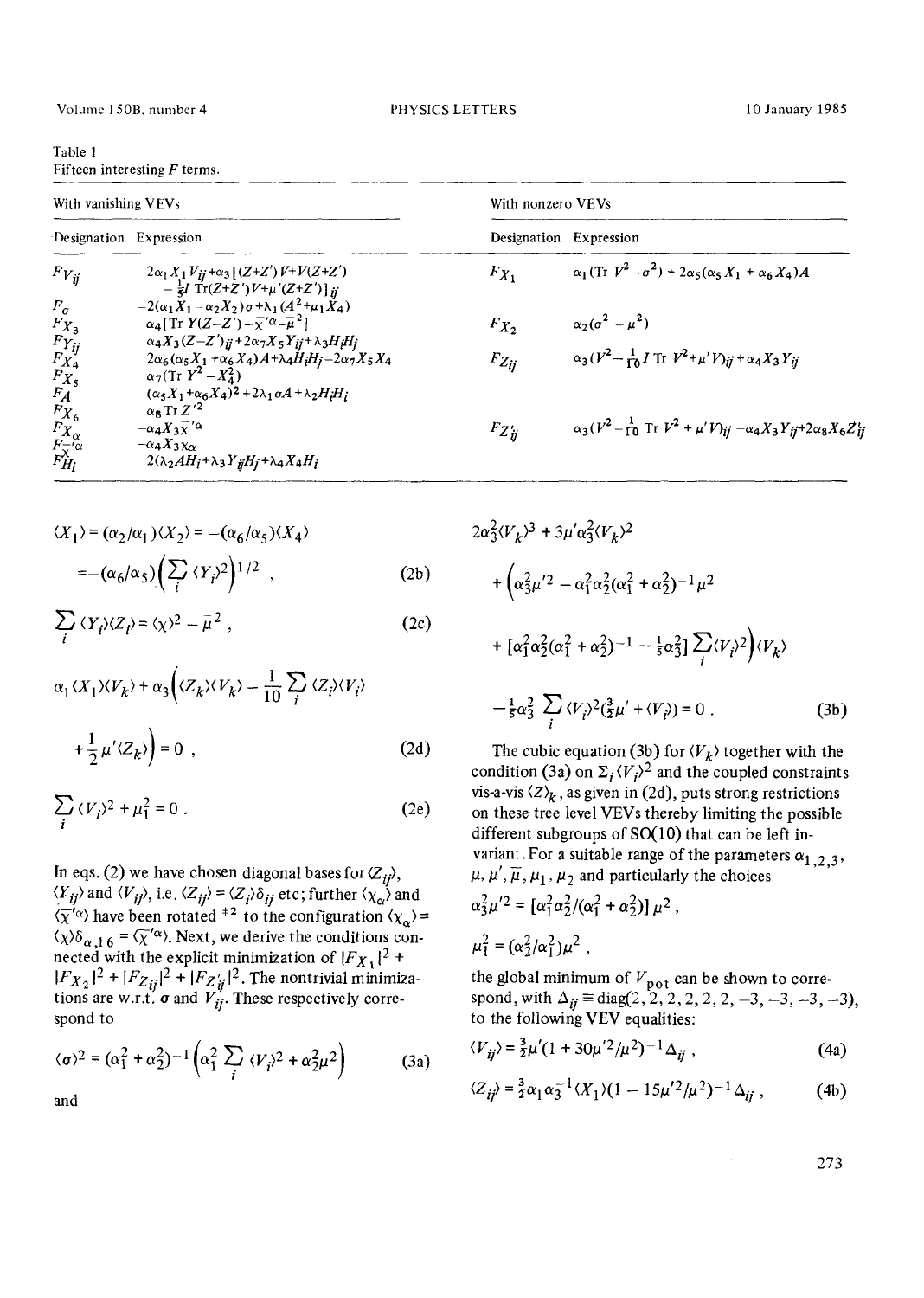Volume 150B, number 4 **PHYSICS LETTERS** 10 January 1985

$$
\langle Y_{ij}\rangle = \langle X_4 \rangle \Delta_{ij} / \sqrt{60} = -\alpha_5 \alpha_6^{-1} \langle X_1 \rangle \Delta_{ij} / \sqrt{60}, \quad (4c)
$$
  

$$
\langle \chi \rangle^2 = \overline{\mu}^2 - 30 \alpha_1 \alpha_5 \lambda_3 (\alpha_3 \alpha_6 \lambda_2)^{-1} \langle X_1 \rangle^2
$$
  

$$
\times (1 - 15 \mu'^2 / \mu^2)^{-1} . \quad (4d)
$$

A clarification is necessary for (4c). Although *(FHi}*  vanishes through  $\langle H_i \rangle$  being zero, the relation  $3\lambda_2 =$  $\sqrt{60} \lambda_3$ , leading to the vanishing of  $\lambda_2 (Y_{7-1,0})$  +  $\lambda_3\langle X_4\rangle$ , is the aforesaid fine-tuned choice to ensure the second hierarchy. Finally, it is the standard  $SU(3)_C \times SU(2)_L \times U(1)_Y$  which is left invariant by the above VEVs. Further,  $\langle F_{X_1} \rangle$ ,  $\langle F_{X_2} \rangle$ ,  $\langle F_{Z_{ij}} \rangle$  and  $\langle F_{Z_H'} \rangle$  are of order of  $M_{\text{SUSY}}^2$ .

The above minimization of  $V_{\text{pot}}$  has left  $(X_{1,2,4})$ and relatedly  $\langle Z_{ij} \rangle$ ,  $\langle Y_{ij} \rangle$  as well as  $\langle \chi_{\alpha} \rangle$ ,  $\langle \chi^{\alpha} \rangle$ , undetermined at the tree level. Their dominant terms, all mutually proportional, become subject  $-$  under loop effects  $-$  to Witten's  $[14]$  backwards hierarchy mechanism and generate a large VEV  $\langle X \rangle \sim M_{\text{GUT}}$ . That is true provided there is a total negative contribution from the corresponding superfields to the Coleman-Weinberg (mass)<sup>4</sup> coefficient [16]  $G \equiv Tr[3m_V^4]$  $-2(m_F^{\dagger}m_F)^2 + m_S^4$ , the subscripts V, F and S referring respectively to the masses of the vector, spinhalf fermion and scalar components. Recall that the dominant term in the one-loop part of the scalar potential is

$$
\Delta V = G(64\pi^2)^{-1} \ln((X)^2/\mu_0^2) , \qquad (5)
$$

where  $\mu_0^2 \sim \mu^2$ . It is easy to check the sign of G by use of the formula  $*$ <sup>7</sup> [17]

$$
G = 2\langle \overline{F}^{ab}{}^{c}\rangle \langle F_{c}\rangle \langle F_{abd}\rangle \langle \overline{F}^{d}\rangle - 8e^{2}\langle F_{c}\rangle (T^{2})_{d}^{c}\langle \overline{F}^{d}\rangle. \tag{6}
$$

In (6)  $F_{abc} = (\partial^3 W / \partial \phi^a \partial \phi^b \partial \phi^c)_{\phi = \phi}^{\circ}, F_a =$  $(\partial W/\partial \phi^a)_{\hat{\phi}=\phi}$ ,  $F^{abc} = (F_{abc})^*$ ,  $F^a = (F_a)^*$ , and e is the gauge coupling. Let us define the following dimensionless combination of massparameters  $a \equiv$  $[135\mu'^2\mu^{-2}(1+30\mu'^2\mu^{-2})^{-2} - 1]^2$  and  $b = (1 60\mu'^2\mu^{-2}$ )<sup>2</sup>(1 + 30 $\mu'^2\mu^{-2}$ )<sup>-4</sup>. Now direct evaluation yields

$$
G = 2\mu^{2}\alpha_{1}^{2}\alpha_{2}^{2}(\alpha_{1}^{2} + \alpha_{2}^{2})^{-1} \left\{ 2\mu^{2}\alpha_{2}^{2}(\alpha_{1}^{2} + \alpha_{2}^{2})^{-1} \right. \\
\times \left[ a\alpha_{5}^{2} + 4\alpha_{2}^{2}(22a + 189b) \right] \\
+ 15\mu^{2}b(9\alpha_{8}^{2} - 216e^{2}) \right\}.
$$
\n(7)

Thus, for sufficiently large values of e and  $\mu'/\mu$ , specifically  $e^2 > \frac{1}{216} \alpha_{8}^{2}$  and  $\mu^2/\mu^2 > \frac{1}{15} \alpha_{2}^{2} [(\alpha_{5}^{2} +$  $8\alpha_2^2$ )ab<sup>-1</sup> +  $756\alpha_2^2$ ] ( $\alpha_1^2$  +  $\alpha_2^2$ )<sup>-1</sup>(216e<sup>2</sup> -  $9\alpha_2^2$ )<sup>-1</sup>,  $G \leq 0$  and the occurrence of Witten's backwards hierarchy mechanism is guaranteed.

Once  $M_{\text{GUT}}$  is generated by a sliding  $\langle X \rangle$ , the VEVs  $\langle X_{1,2,4} \rangle$  are of that order and so are  $\langle Z_{ii} \rangle$ ,  $\langle Y_{ii} \rangle$ ,  $\langle \chi_{\alpha} \rangle$  and  $\langle \overline{\chi}'^{\alpha} \rangle$ . Thus the symmetry breakdown  $SO(10) \rightarrow SU(3) \times SU(2)_L \times U(1)_Y$  for this model takes place at  $M_{\rm GUT}$ . In contrast,  $\langle V_{ii} \rangle$  and  $\langle \sigma \rangle$  get fixed around  $\mu \sim \mu' \sim M_{\text{SUSY}}$ . Particles, corresponding to all superfields apart from  $\hat{A}$ ,  $\hat{\psi}$ ,  $\hat{S}'$  and H, acquire masses  $\sim M_{\text{GUT}}$ . Those contained in  $\hat{A}$ ,  $\hat{\sigma}$  and S' have masses  $\sim \mu$ . The fifteen fermions of  $\psi_{\alpha}(\psi_{16})$ is superheavy) and the colourless scalars of  $\hat{H}_i$  (the coloured ones are superheavy via the second hierarchy) remain massless at the tree level.

Loop diagrams induce a negative mass-squared term for  $H_i$  in the scalar potential with a coefficient  $\sim \mu^4/M_{\rm GUT}^2$ . Consequently, the colourless doublets of  $H_i$  are led to acquire VEVs  $\sim \mu^2/M_{\text{GUT}}$ , thus radiatively driving the electroweak symmetry breaking scale, as desired. This can be seen by explicit computation of the contributions to the squared mass of  $H$ from the possible supergraphs of fig. 1. The result is:



Fig. 1. Two-loop supergraphs radiatively inducing electroweak symmetry breakdown.

 $+7$  Such is the case only in theories obeying the decoupling [11] condition. The latter stipulates that among the participant supermultiplets only those with masses of the order of the VEV  $(\langle X \rangle)$  sliding to a very large value feel SUSYbreaking, i.e. develop mass-splits  $\sim M_{\text{SUSY}}$ . One can explicitly check from our mass-matrices that this is indeed true in our model.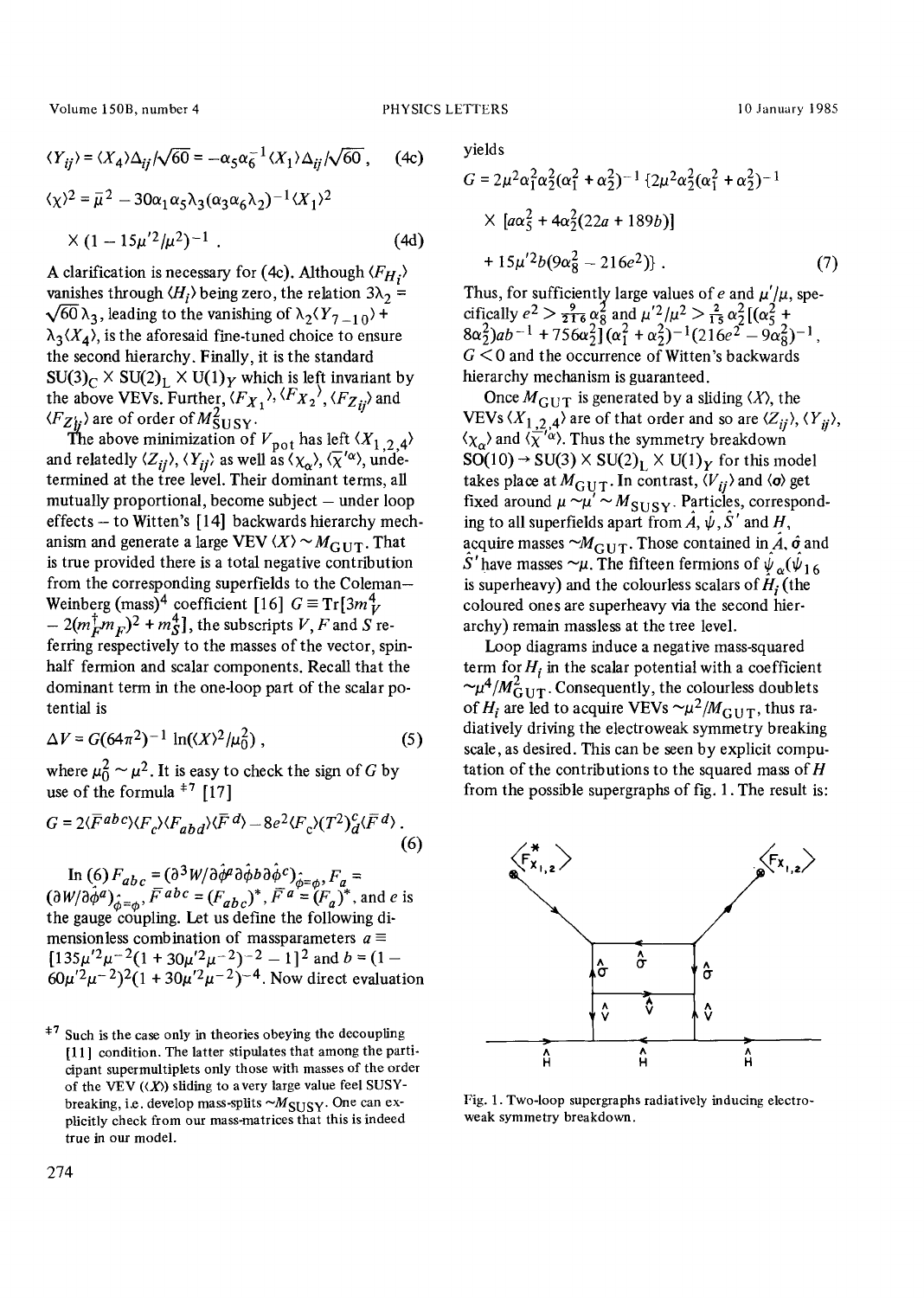Volume 150B, number 4 **PHYSICS LETTERS** 10 January 1985

$$
\delta m^2 = -\frac{1}{3} \lambda_1^2 \lambda_2^2 (16\pi^2)^{-2}
$$
  
 
$$
\times \ln(M_\sigma^2/M_A^2) \, i\alpha_1 \langle F_{X_1} \rangle - \alpha_2 \langle F_{X_2} \rangle^2 M_\sigma^{-2} \,, \qquad (8)
$$

where  $M_{\sigma}$   $\sim$   $M_{\rm GUT}$ ,  $M_A$   $\sim$   $M_{\rm SUSY}$  and  $F_{X_1}$  $F_{X_2} \sim (M_{\text{SUSY}})^2$ . The negative value of the RHS is the important feature. Despite positive contributions to the coefficient of  $H^2$  from other supergraphs, this negative term can be made dominant for a suitable range of parameters  $-$  thus generating the  $M_W$  scale.

We have checked that perturbative unification is not destroyed in our model by the contributions to the renormalization group equations from the extra particles brought in by supersymmetry. For three quark/ lepton families and  $\alpha_{\text{OCD}}(M_W) \sim 0.18$ , we find that  $M_{\text{GUT}} \sim 10^{16} \text{ GeV}$  and  $\alpha_{\text{GUT}} \sim 0.05$ ; further, the sine squared of the Weinberg angle  $\theta_w$  can be maintained within the experimental limits. Of course, our purpose here has not been to present a complete supergrand unified theory. Untouched are several issues tackling of which will require considerable enlargement of the scope of the present work. We may mention among them the strong *CP* problem as well as the attainment of realistic proton decay rates. A third very important question is the extension of this model to include local SUSY since a globally supersymmetric geometric hierarchy *sans* supergravity is not completely realistic [17] ; work is in progress towards constructing an SO(10) local SUSY-GUT with naturally ultralight Dirac neutrinos.

Another point in connection with this type of theory is the status of the neutrinos of the heavier families. It has been argued [5] that, if the effect of the generation hierarchy on the ratio *C/B* is not too strong, the three neutrinos should be spaced in mass as  $m(v_e)$ :  $m(v_u)$ :  $m(v_\tau)$  =  $m_u$ :  $m_c$ :  $m_t$  leading to  $m(v_u) = O(10 \text{ KeV})$  and  $m(v_\tau) = O(100 \text{ KeV})$ . The  $v_{\mu,\tau}$  then have to be unstable, given the existing cosmological limits on stable neutrino masses. The most likely decay modes are  $v_{\mu} \rightarrow v_{\text{e}} f$  and  $v_{\tau} \rightarrow v_{\text{e}} f$  where f is a (generic) Goldstone boson arising from the spontaneous breakdown of a global symmetry, e.g. family [18] or U<sub>c</sub>(1). The relevant coupling is  $\sim F^{-1} \overline{\nu}_e \gamma \lambda_{\overline{2}}^1(1-\overline{\nu}_e)$  $\gamma_5$ )  $\nu_{\mu,\tau}\partial_\lambda f$  where the denominator F is of the order of the global symmetry breaking scale. If  $F$  is less than  $10^{10}h^2$  GeV, h being the Hubble constant in units of  $100 \text{ km s}^{-1}$  Mpc<sup>-1</sup>, the cosmological problem is evaded [19,20]. Further, any conflict with the experimental upper bound on  $\Gamma(\mu \to e f)$  - which gets related to F by an  $SU(2)_L$  rotation on the flavor changing current  $-$  can be avoided [19] by making the choice  $F > 10^9$  GeV. A possible conflict can arise [20] for a O (10 KeV)  $m(v_u)$  from the more stringent experimental limit on  $\Gamma(K^+ \to \pi^+f)$ . However, to relate the quark and lepton processes s  $\rightarrow$  df and  $\nu_{\mu}$   $\rightarrow$  $v<sub>e</sub>$ f, one needs a nontrivial rotation under the Pati-Salam SU(4) subgroup of SO(10). The renormalization effects in evolving from  $M_{\text{GUT}}$  where SU(4)<sub>PS</sub> is broken in our model down to low energies could easily lead to a factor of three between the two  $F$ 's effective in the two processes; that is what is needed to avoid  $[20]$  any such conflict for a  $O(10 \text{ KeV})$  $m(v_n)$ . The point is that there is a permitted narrow window for F around  $10^{10}$  GeV. One could also evade the constraints from charged particle decays by considering a generation symmetry involving only the singlet  $\tilde{S}$  superfields. Though we have not given any detailed account of such horizontal symmetries and their breaking, nothing prevents such scenarios [18] from occurring in our model.

To sum up, we have shown how  $-$  in a globally supersymmetric SO(10) GUT model featuring geometric hierarchy - naturally ultralight Dirac neutrinos emerge from supersymmetry in a believable manner. We believe that the above model serves an important purpose as a first step. By strengthening the link between an observable neutrino Dirac mass and supersymmetry, it brings the latter close to experiment.

This work has been supported in part by the Council of Scientific And Industrial Research and by the Indian Space Research Organisation.

### *References*

- [1] S. Boris et al., Proc. Intern. Europhys. Conf. on High energy physics, eds. J. Guy and C. Costain (Brighton, 1983) Rutherford Appleton Laboratory, p. 386; See also J.D. Barrow and J. Silk, Nature, News and Views 308 (1984) 13.
- [2] K.E. Bergkvist, Nucl. Phys. B39 (1972) 317.
- [3] F.T. Avignone et al., Phys. Rev. Lett. 50 (1983) 721; E. Bellotti et al., as quoted by V. Khovansky, Proc. Intern. Europhys. Conf. on High energy physics, eds. J. Guy and C. Costain (Brighton, 1983) Rutherford Appleton Laboratory.